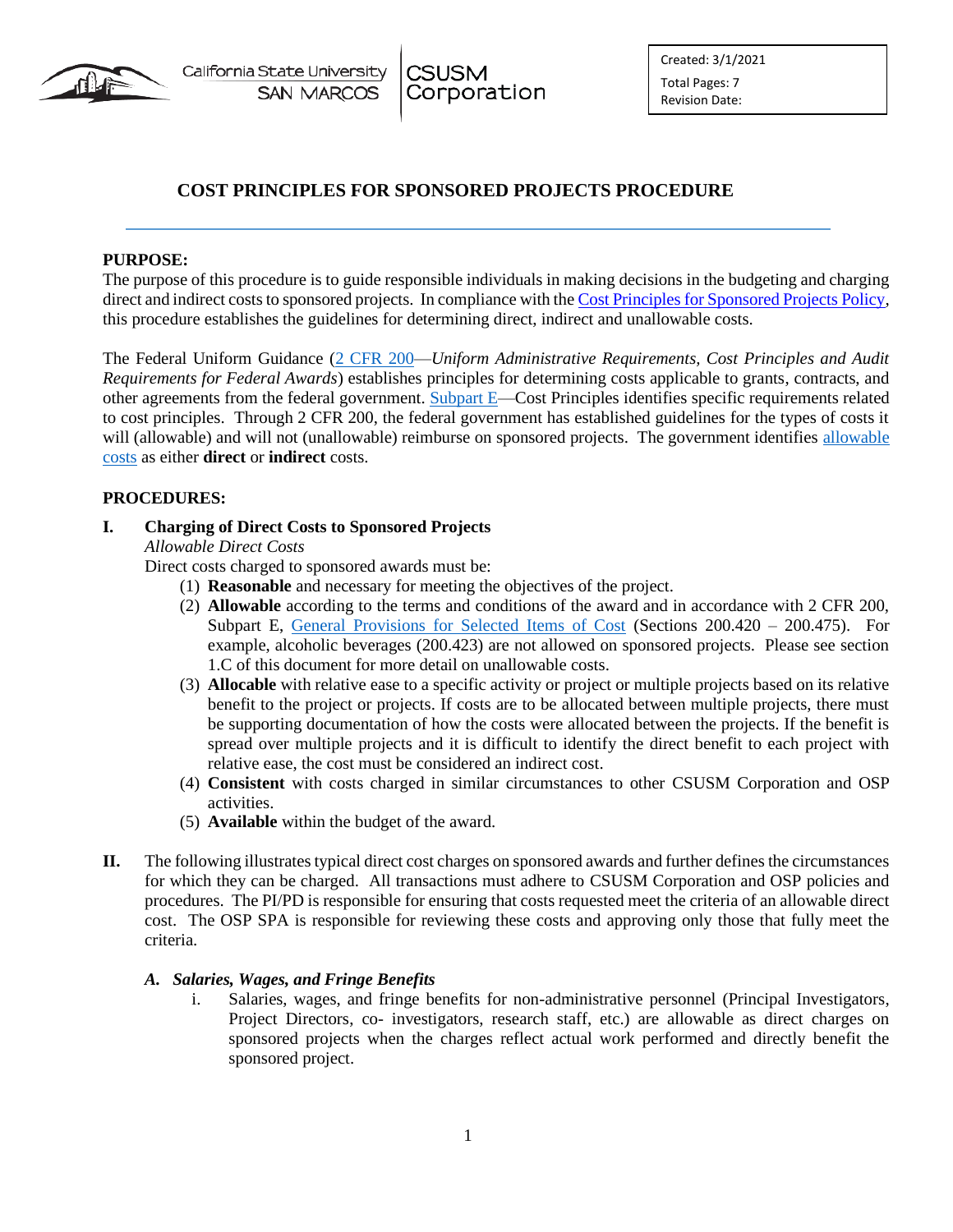- ii. Salaries, wages, and fringe benefits for administrative personnel are normally treated as indirect (F&A) costs. Per Subsection E, 2 CFR §200.413, direct charging\* administrative and clerical salaries may be appropriate only if all of the following conditions are met:
	- a. Administrative or clerical salaries are integral to the project or activity;
	- b. Individuals involved can be specifically identified with the project or activity;
	- c. Such costs are explicitly included in the budget or have prior written approval of the awarding agency; and
	- d. The costs are not also recovered as indirect (F&A) costs.
- iii. Salary, wage, and fringe benefit charges must be consistent with all other applicable CSUSM Corporation hiring procedures and employment practices.
- iv. Costs associated with providing fringe benefits (FICA, Health Insurance, CalPERS Benefits, Workers' Compensation Insurance, State Unemployment Tax, etc.) to grant-funded personnel are charged on an actual basis to the sponsored project.
- *\* Refer to th[e OSP Sponsored Project Administration Handbook](https://csyou.calstate.edu/Divisions-Orgs/bus-fin/Financial-Services/spa/Documents/PI_UG_QuickRefGuide%20Dec2014_v1.2%20Mar2015.pdf) for more changes under 2 CFR 200 related to charging typically indirect costs as direct costs, including computing charges. See below for costs typically considered Indirect costs.*

#### *B. Consultants/Independent Contractors*

The services of consultant Consultants/Independent Contractors specified in the awarded budget are allowable direct charges to a sponsored project. When such services are not in the awarded budget, refer to the agency guidelines for any specific requirements as agencies may vary in their approval. However, whether they are or are not approved in the awarded budget, CSUSM Corporation must comply with State/Federal laws and CSU policies regarding the proper classification of employees and independent contractors. Consultants/Independent Contractors must also meet CSUSM/CSUSM Corporation hiring criteria which may prohibit CSUSM or CSUSM Corporation employees from performing these services. Consultant agreements must be processed in accordance with applicable government and/or sponsor regulations and CSUSM/CSUSM Corporation procurement policies and procedures**.** 

#### *C. Subcontracts/Subawards*

Subcontracts/subawards specified in the awarded budget are allowable direct charges to a sponsored project. If a subcontract/subaward is not in the awarded budget, refer to the agency guidelines for their specific requirements as agencies may vary in their approval. The agreements must be processed in accordance with applicable government and/or sponsor regulations and CSUSM/CSUSM Corporation procurement policies and procedures**.** Per the approved F&A rate agreement only the first \$25,000 of a given subaward/subcontract agreement is subject to facilities and administrative (F&A) costs**.** 

To determine if the costs charged on subrecipient invoices are allowable and for compliance with subrecipient monitoring requirements from 2 CFR 200, reference the Subrecipient Monitoring procedure (in progress).

### *D. Other Direct Costs*

Other Direct Costs (ODCs) must be clearly identified in the proposed/approved budget.

- i. Supplies & Materials Materials directly related to the project, such as technical or scientific supplies, are allowable if they are purchased to directly benefit the project.
- ii. Office Supplies Allowable as direct charges to a sponsored project if they are necessary to complete the project and they are used solely for the project. Otherwise, general office supplies are typically considered an indirect cost.
- iii. Postage, Photocopies Allowable if they are a direct benefit to the project and can be documented (e.g., if a survey is being conducted as part of a project, copying and postage are allowable direct charges).
- iv. Telecommunication Expenses In general, only telecommunication costs associated with a specific project are allowable and can be direct charged to a sponsored project. (e.g. long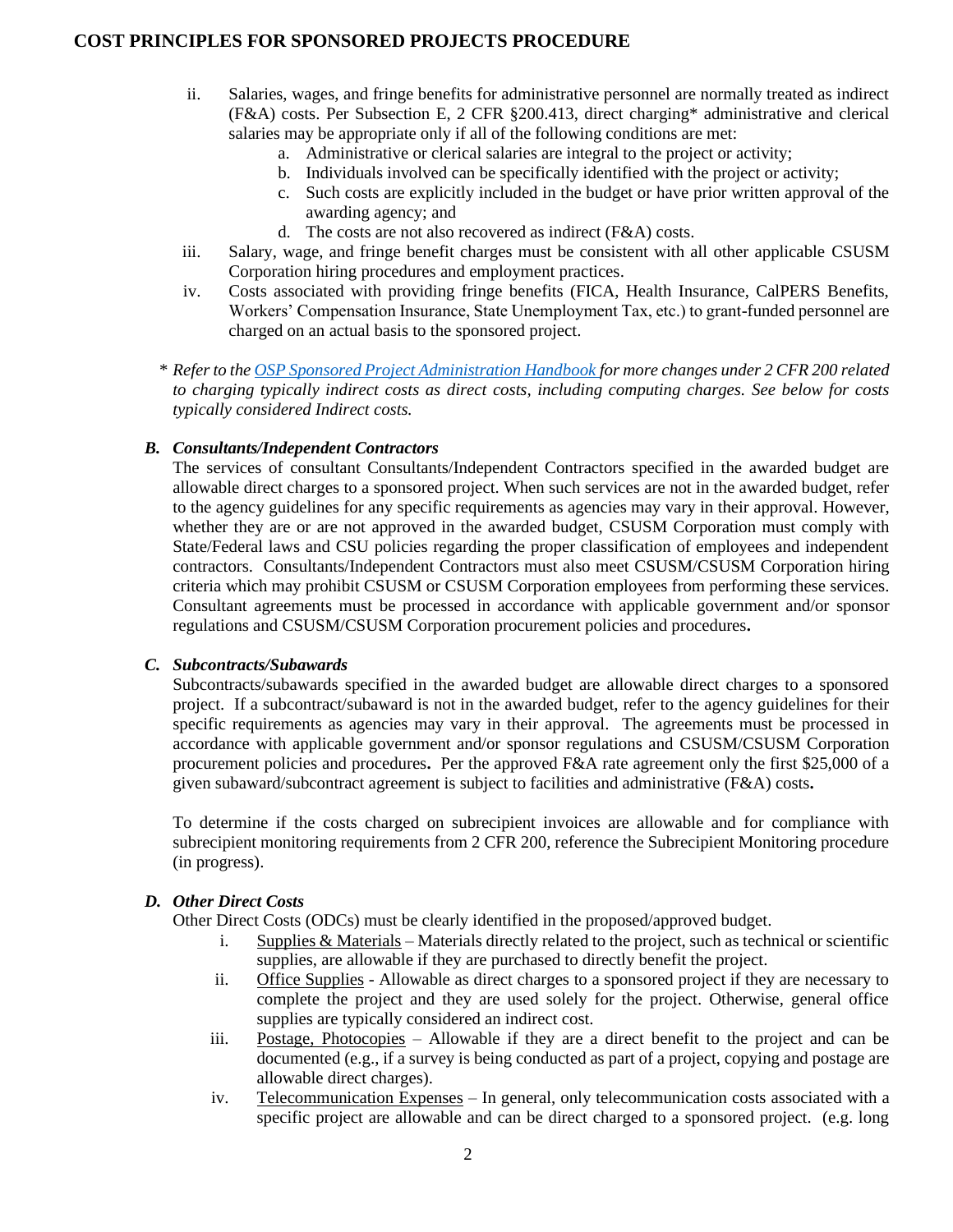distance charges can be direct charged if the call benefits the project directly), but appropriateness of these charges must be documented. If a telephone has been installed for the sole use of a particular grant or contract activity (e.g. if conducting a phone survey is an objective of the project), monthly service, message units, and non-toll charges can be charged to the sponsored project.

v. Cellular phones/Internet – Cell phones and any internet service provider charges (including but not limited to internet hot spots, home internet services and any other broadband services) are only allowable if approval from the sponsor is received, is in compliance with CSUSM and CSUSM Corporation policies, programmatic necessity can be documented, and the services are used exclusively for the sponsored project(s). No other telecommunication expenses should be direct charged to a sponsored project.

### *E. Equipment*

Equipment which will be used specifically for the benefit of the sponsored project may be direct charged to a sponsored project depending on the agency specific guidelines.

Capital Equipment is defined as items with an acquisition cost of \$5,000 or more and may also include consolidated equipment with a total value of \$5,000 or more. If an equipment purchase is specified in the awarded budget, further approval is generally not required.

If the approved budget does not include equipment, most agencies require prior approval. Contact the OSP SPA for additional assistance in determining whether prior approval is required. Refer to the CSUSM [Corporation Procurement Policy](https://www.csusm.edu/corp/businesssrvcesandfinance/policies_proc_forms/pol_busserv_fin_acc/procurementpolicy.pdf) for additional requirements.

General or sensitive equipment (such as copiers, computers and peripherals) is typically considered an indirect cost. Computing equipment\* necessary to complete a project may be budgeted as materials or equipment under \$5,000, is not capitalized and may be allowable if approved by the sponsor (either in the approved budget or through a prior-approval request). Computing equipment that benefits more than one sponsored project must be allocated appropriately as described above under Allocable.

*\* Refer to the [OSP Sponsored Project Administration Handbook](https://csyou.calstate.edu/Divisions-Orgs/bus-fin/Financial-Services/spa/Documents/PI_UG_QuickRefGuide%20Dec2014_v1.2%20Mar2015.pdf) for more changes under 2 CFR 200 related to charging typically indirect costs as direct costs, including computing charges. See below for costs typically considered Indirect costs.* 

## *F. Research Incentives*

Incentive payments for research participants through a gift card or other form of payment may be allowable in accordance with applicable CSUSM Corporation, campus, government and/or sponsor regulations and may require IRB approval for participants in human subject research. Refer to the [Research Incentives](https://www.csusm.edu/corp/businesssrvcesandfinance/policies_proc_forms/pol_osp/corp306researchincentivepaymentpolicy.pdf) Payment Policy.

## *G. Travel*

Travel costs, including registration fees, transportation, lodging, per diem, and incidentals, that are included in the awarded budget are allowable and may be directly charged to a sponsored project as long as they are consistent with sponsor guidelines and CSUSM/Corporation travel policies and procedures. Where there is a conflict between sponsor guidelines and CSUSM/Corporation policies the more restrictive shall apply.

If travel costs exceed the budgeted amount or if travel was not included in the awarded budget, refer to the specific sponsor guidelines regarding the allowability of travel. Some agencies may require prior approval.

International travel must be approved in compliance with CSUSM/Corporation policy.

### *H. Participant Support, Scholarships, Tuition and Stipends*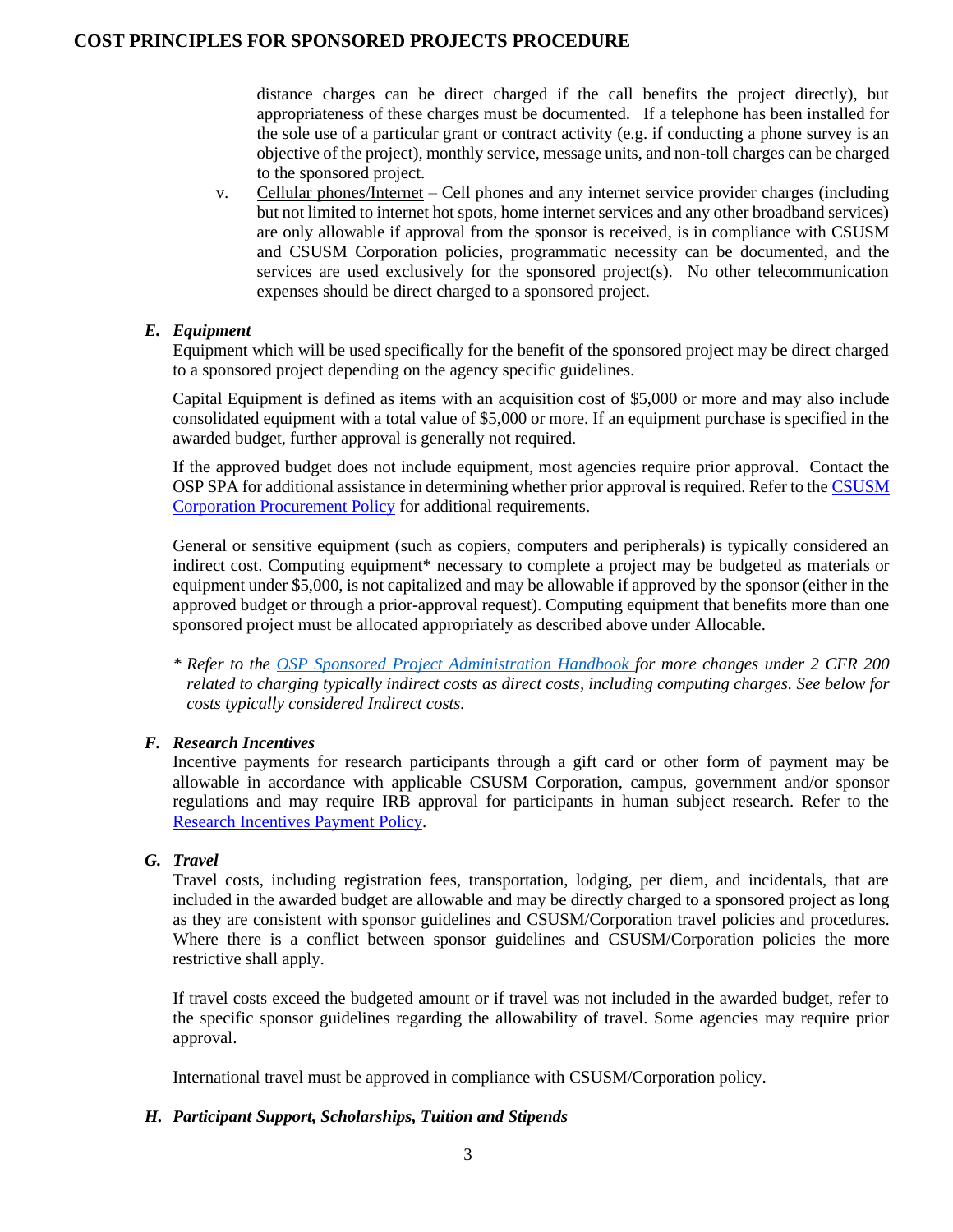Participant support costs (as defined in 2 CFR 200.75) means direct costs for items such as stipends or subsistence allowances, travel allowances, and registration fees paid to or on behalf of participants or trainees (but not project employees) in connection with conferences or training projects. Stipends and Tuition costs, may also be referred to as Participant Support Costs (PSC) are allowable in compliance with sponsor guidelines and may be directly charged to a project at the rate defined in the approved budget.

PSC's are typically associated with some form of educational outreach or training component of the sponsored project. A participant is the recipient, not the provider, of a service or training opportunity as part of a workshop, conference, seminar, symposium or other short-term instructional or information sharing activity funded by a sponsored project.

Costs for speakers, and program facilitators or coordinators are NOT considered participant support costs.

PSC's are exempt from indirect costs per the CSUSM Corporation federally negotiated F&A rate agreement.

Generally, it is not allowable to re-budget from a participant support costs category into other budget categories unless prior written approval has been obtained from the sponsor, even if re-budgeting authority has been assigned to the grantee. If approval is obtained from the sponsor and funds are moved from participant support costs into other budget categories, F&A costs will be applied to the re-budgeted funds, as appropriate. Such re-budgeting should be done as soon as possible during the life of the award. Conditions or constraints for re-budgeting awarded participant support costs vary and are specific to the awarding agency. Refer to funding terms and conditions for more information.

Requests for Participant Support payments to CSUSM students are reviewed/approved by the OSP SPA and sent to Student Financial Aid for processing through the student's financial aid account. Other payments are made using the standard CSUSM Corporation payment/reimbursement process.

#### **III. Unacceptable Direct Charging Practices**

The following practices are inappropriate for charging direct costs to a sponsored project:

- i. Assigning costs to projects in order to resolve an excess balance available on a project, this includes:
	- a. Assigning large equipment expenditures at the end of a project.
	- b. Increasing salary expenses on a project with an available balance when it is not consistent with the actual effort expended.
- ii. Charging an expense exclusively to one award when the expense also supports other activities.
- iii. Assigning expenses to a project that is not identifiable to a specific item or service.
- iv. Assigning charges to an award before the cost is actually incurred.
- v. Assigning charges that are part of the normal administrative support for awards (e.g., proposal preparation, accounting, and payroll).

### **IV. Process Steps**

- i. Expenditure documents to be posted to sponsored projects will be approved by the PI/PD or designee and routed to the OSP SPA for review and approval prior to processing the payment.
- ii. The OSP SPA will review the charge and supporting documentation to ensure that it is allowed to be directly charged in compliance with applicable guidelines:
- iii. Confirm that the cost was included in the **awarded budget**. If the item does not appear in the approved budget, then other reviews will be conducted to determine if the item is allowable under re-budgeting authority that may be granted to CSUSM Corporation, or if the item may be allowable if prior approval is obtained in writing from the agency.
- iv. Ensure that the cost falls within the budget period of the award.
- v. Verify within the **award document or the contract/agreement** issued for the sponsored project that the cost is allowable.
- vi. After the OSP SPA reviews the expense, they will approve for payment and route to the appropriate department (i.e. accounts payable or purchasing) for processing.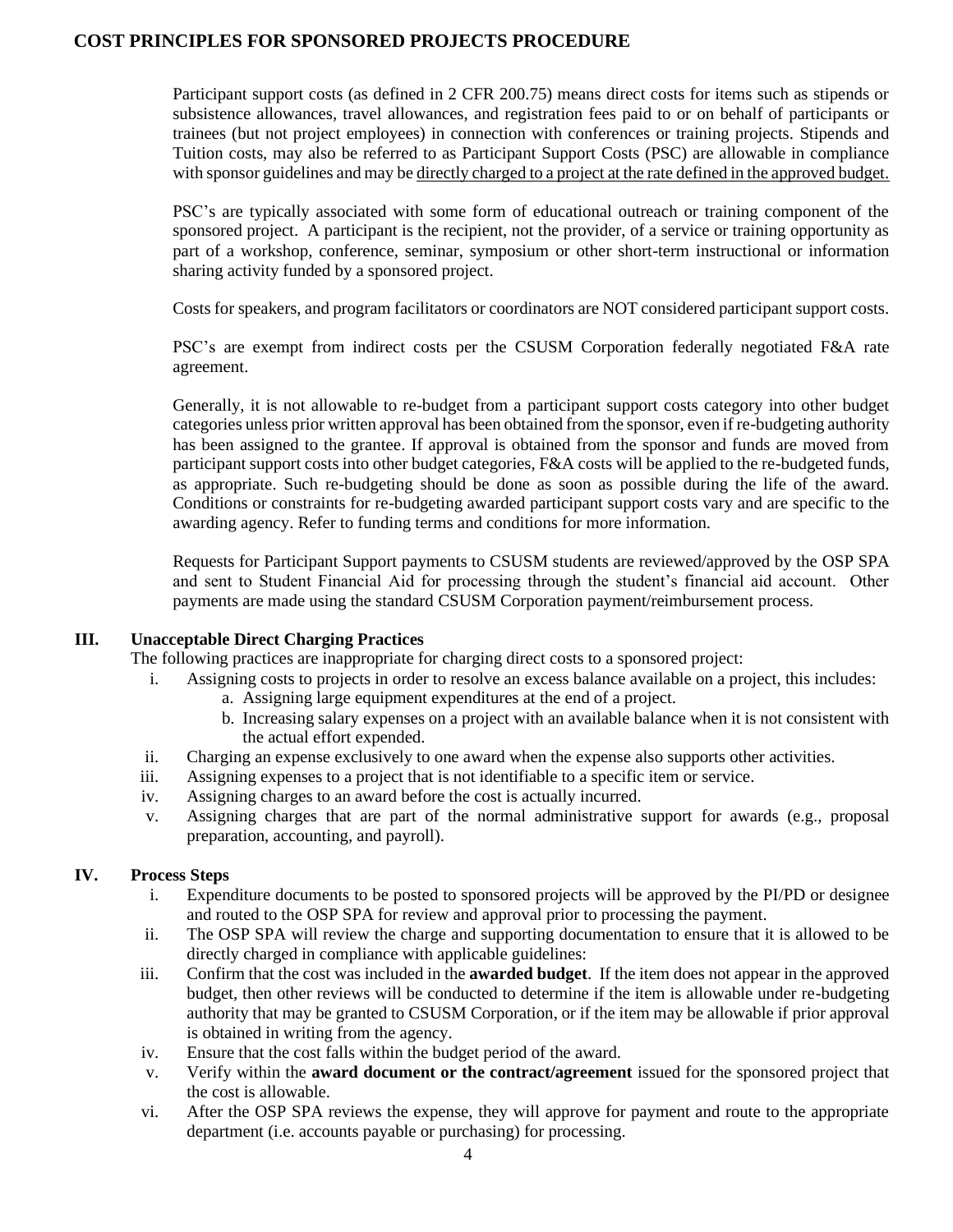vii. If it is determined that the expense should not be charged to the sponsored project, the OSP SPA will contact the PI/PD to determine a more appropriate fund to charge the expense. The OSP SPA is responsible for communicating with the PI/PD and/or the CSUSM/Corporation processing department the status of any expenses that cannot be approved and charged to the sponsored project.

## **V. Charging of Indirect (F&A) Costs to Sponsored Projects**

Federal Sponsors agree to reimburse institutions for indirect costs incurred to support sponsored projects through the federally negotiated F&A rate applied to the MTDC of each award. This rate is calculated by determining the allowable costs CSUSM, CSUSM Corporation and OSP bears to support sponsored funding that are not directly charged to a sponsored project. These costs are allocated within the following categories that are summarized in [Appendix III](http://www.ecfr.gov/cgi-bin/text-idx?SID=7200dfd65bfcaa7ba4f73a512b9fc8c3&mc=true&node=pt2.1.200&rgn=div5#ap2.1.200_1521.iii) to 2 CFR 200:

| 2 CFR 200 Category                  | <b>Typical Indirect Costs</b>                                                                                                                                                                                                                                                                       |
|-------------------------------------|-----------------------------------------------------------------------------------------------------------------------------------------------------------------------------------------------------------------------------------------------------------------------------------------------------|
| General & Administrative            | The costs of operating institutional wide financial and general management,<br>budget and planning, human resource management, payroll, and academic<br>and student affairs.                                                                                                                        |
| <b>Department Administration</b>    | Departmental administrative support services that benefit common or joint<br>departmental activities in academic departments or organized research units                                                                                                                                            |
| Sponsored Projects Administration   | Expenses incurred in the office of sponsored program administration including<br>grant & contract admin (pre and post-award), special security, purchasing,<br>personnel, administration, and editing/publishing of reports                                                                         |
| <b>Building Depreciation</b>        | Depreciation on any CSUSM/Corporation owned building over its useful life                                                                                                                                                                                                                           |
| <b>Equipment Depreciation</b>       | Depreciation on the equipment purchased from non-federal funds                                                                                                                                                                                                                                      |
| Interest Expense                    | All interest expenses incurred                                                                                                                                                                                                                                                                      |
| <b>Operations &amp; Maintenance</b> | Facilities management expenses, janitorial and utility services, repairs and<br>ordinary alterations of the physical plant, maintenance and operation of<br>buildings, security, disaster preparedness, environmental safety, hazardous<br>waste disposal and property liability & other insurance. |
| Libraries                           | Central library services                                                                                                                                                                                                                                                                            |

Sponsors pay for indirect cost through the application of the F&A rate. If a cost is included as an indirect cost in the F&A rate calculation and is directly charged to a sponsored project, the sponsor will be inappropriately charged twice for the cost. To prevent this from occurring, the following is a guideline of costs that are normally considered indirect costs and should not be charged directly to sponsored projects:

**A.** Salaries of administrative and clerical staff for activities such as:

- Accounting and budgeting activities
- Filing
- General department administration
- Grants and contracts administration
- **Maintaining databases**
- **•** Processing and tracking routine purchase orders
- Routine travel planning
- Routine data entry
- **B.** Office supplies such as:
	- **Binders**
	- **Business cards**
	- Copy paper
	- **Envelopes**
	- File folders and labels
	- Postage for general use
- **C.** Local Telephone costs and equipment
- **D.** Rent and other Utilities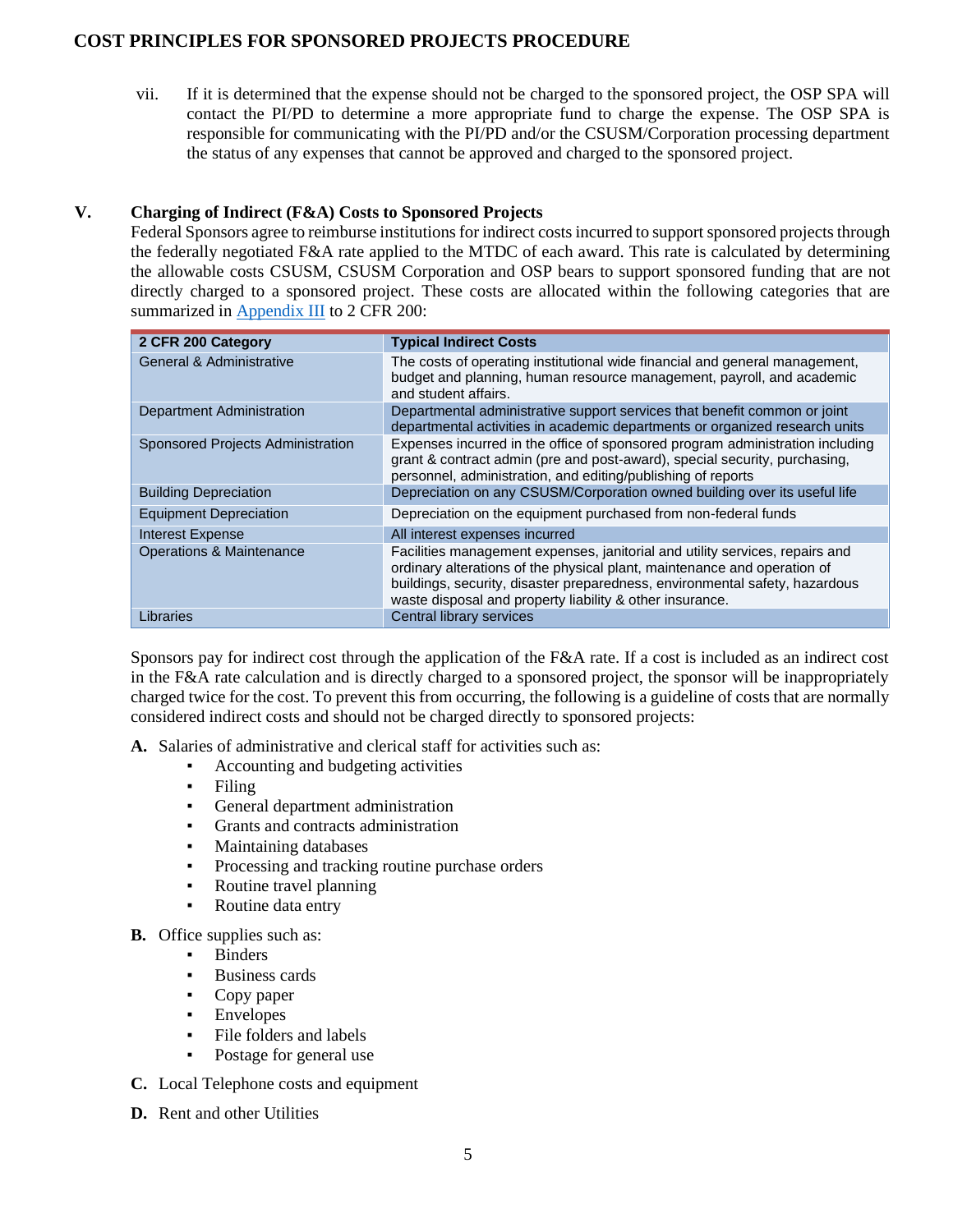- **E.** General use supplies or equipment such as:
	- Word processing software
	- Computers, laptops, or handheld computers
	- Pagers or cell phones

## **VI. Unallowable Costs**

There are certain costs that cannot be charged to a federally sponsored project, either directly or indirectly. These costs are identified in 2 CFR 200, Subpart E and include but are not limited to the following costs:

- (a) Alcohol
- (b) Alumni activities
- (c) Contributions and donations
- (d) Development and fund raising (fundraising and investment management)
- (e) Entertainment
- (f) Interest
- (g) Defense or prosecution of criminal or civil proceedings
- (h) Lobbying
- (i) Selling and marketing activities

Refer to 2 CFR 200, Subpart E, Cost Principles, for a complete list of unallowable costs under federally funded awards. PIs are responsible for ensuring that these costs are not charged directly to a sponsored project. OSP will work with CSUSM Auxiliary Accounting to ensure account codes in PeopleSoft used for unallowable expenditures identified in Subpart E of 2 CFR 200 are easily identifiable.

In addition to unallowable costs identified above, and in compliance with 2 CFR 200.410 (and OSP Cost Principles Policy), if any cost is determined by the sponsoring entity to be unallowable, then CSUSM will reimburse the unallowable cost(s) in accordance with instructions from the sponsoring entity. Prior to reimbursement of such unallowable costs, the OSP Director will review the unallowed cost to concur with the finding.

### **VII. Roles and Responsibilities**

## **Principal Investigator/Project Director**

The PI/PD is responsible for initiating and approving all expenditures and ensuring that they are allowable, allocable and reasonable, in accordance with the budget, and compliance with this procedure and sponsor terms and conditions. Refer to the Charging of Direct Costs to Sponsored Projects section in these procedures for more details on how to determine when costs are allowable on a sponsored project.

- The PI serves as the primary authorized signer on their sponsored project. They are required to complete a Signature Authorization form for each project which will be used to verify authorization signatures on documents submitted. A PI/PD does have the option of granting signature authority to other project staff, however the PI/PD will be responsible for approvals made by designated signatories.
- One-Up Authorization & Approvals PI/PDs may not authorize or approve reimbursement of:
- Their own expenditure reimbursements;
- Expenditures by or for a superior (and individual upward in their chain of command); and
- Expenditures made by a relative or spouse, whether they are an investigator, grant or contract employee, or external consultant. Such situations require appropriate disclosures, approvals at the time of proposal and, if accepted, a next level approver.

**Sponsored Projects Analyst (SPA):** The SPA is responsible for the reviewing and approval of expenditures that meet the allowable, allocable and reasonableness test and be in accordance with this procedure, the